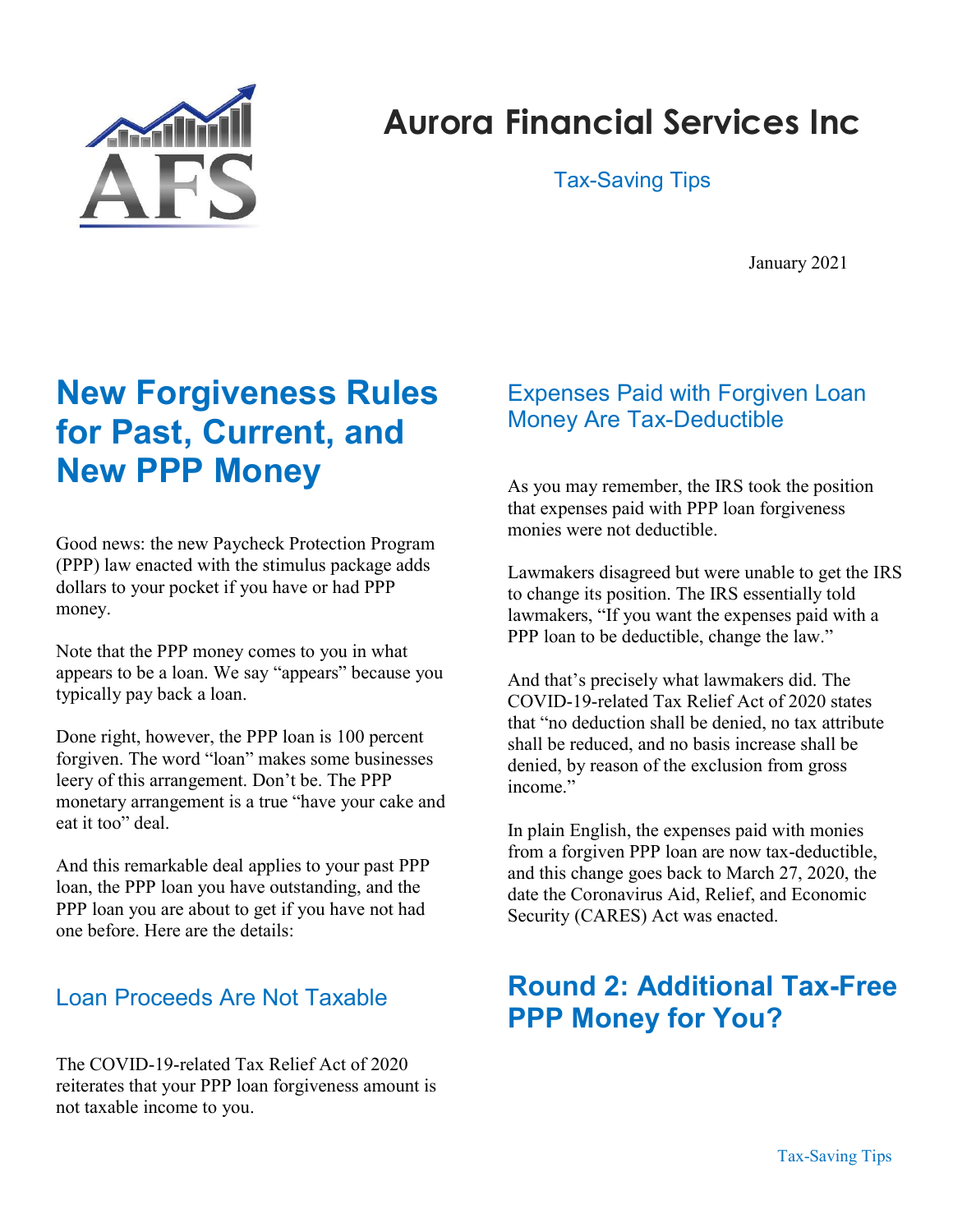If you received an initial PPP loan, you can qualify for a second round (called a "second draw") of taxfree PPP money.

To qualify for the second-draw PPP money, you must

- 1. have 300 or fewer employees;
- 2. have suffered a 25 percent or greater loss in revenue during at least one quarter of 2020 when compared to 2019; and
- 3. have already used your original PPP money (or be planning to use it soon).

The mechanics of the second-draw PPP loan amount follow the rules that apply to the original (firstdraw) PPP loan, with some modifications. The overall limits work as follows:

- The loans are capped at \$2 million or less.
- If you are not a hotel or restaurant (NAICS code 72), you identify your average monthly payroll for either 2019 or the trailing 12 months and then multiply it by 2.5 to find your loan amount.
- If you are a hotel or restaurant, you multiply by 3.5.

During a period of your choice, beginning eight weeks from the origination date of the loan and ending 24 weeks after the origination date, you must use 60 percent or more of the monies for defined payroll in order to achieve 100 percent forgiveness.

Expenses that can qualify for forgiveness include the following:

- Payroll
- Rent
- Interest on mortgage obligations
- **Utilities**
- Operations expenditures
- Property damage
- Supplier costs
- Worker protection

And finally, keep these three thoughts in mind:

- 1. Act fast, because this money goes in a hurry.
- 2. The incoming PPP loan monies are tax-free.
- 3. Expenses paid with PPP loan monies that are forgiven are tax-deductible.

## New Chance for PPP Monies

Did you miss out on your prior opportunities to receive tax-free PPP cash?

Many did miss out. Why? One reason: the word "loan." Who wants a loan? No one. Well, almost no one.

But who wants a tax-free cash gift? If you do, read on for the details. But first, you should know that the big picture works like this: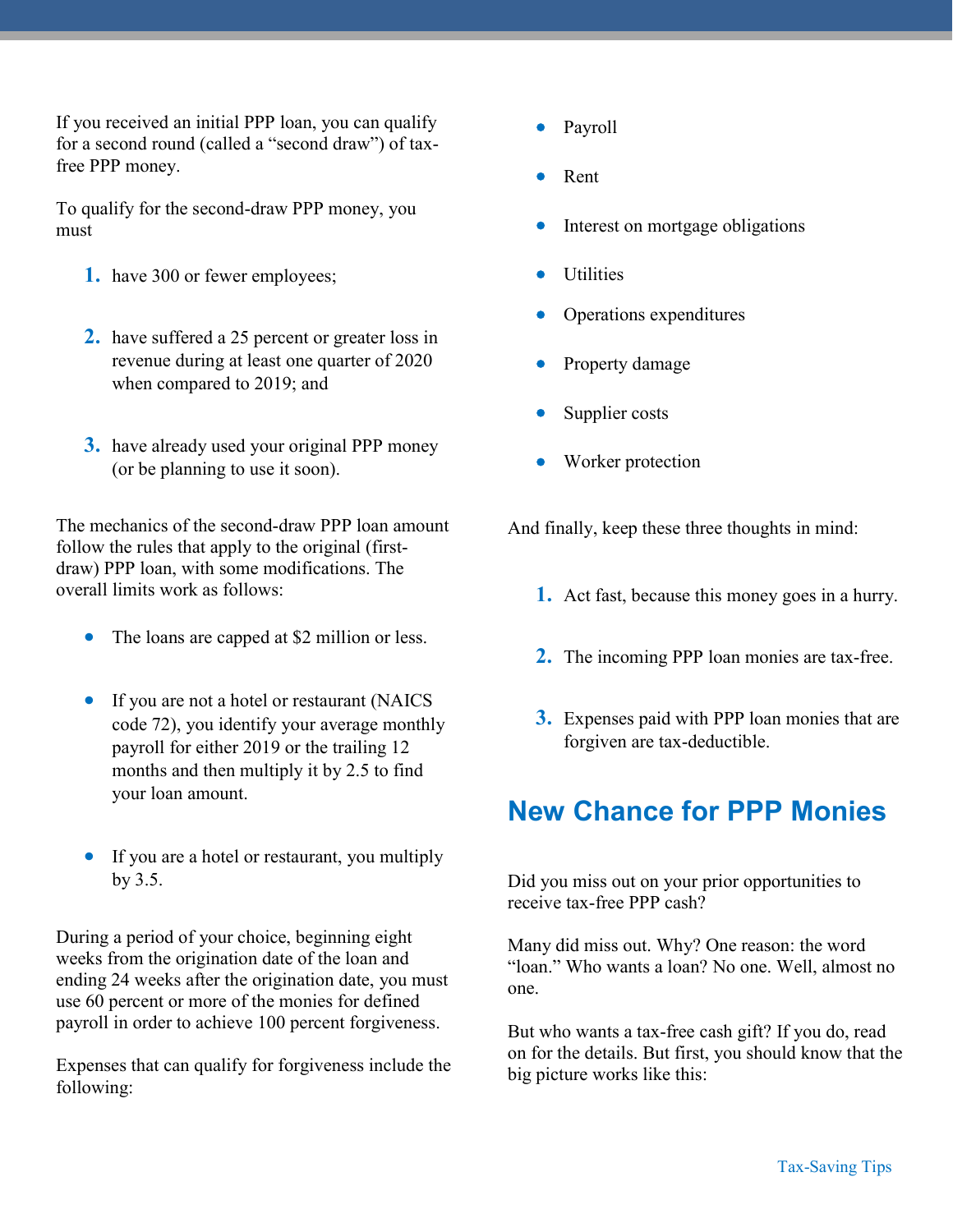- 1. You obtain your tax-free PPP monies from a lender (it's called a "loan," but watch that word disappear as you read on).
- 2. You spend all the PPP money on yourself if you are self-employed or operate as a partnership; on payroll (including pay to you, if that applies); and on other covered expenses such as rent, interest, utilities, operations, property damage, suppliers, and worker protection.
- 3. You apply for loan forgiveness and achieve 100 percent loan forgiveness, which is easy when you spend 60 percent or more of the money on payroll (and yourself if you are self-employed or a partner in a partnership).
- 4. You deduct the expenses that you paid with the PPP loan monies that were forgiven.

#### New Money on the Table

The new COVID-19 stimulus act sets aside \$35 billion for first-time PPP applicants, with \$15 billion of that made in loans for first-time applicants with 10 or fewer employees or made in amounts less than \$250,000 to businesses in low-income areas.

#### New Deadline

The new deadline of March 31, 2021, replaces the expired deadline of August 8, 2020.

The monies available in this new round of PPP funding are on a first-come, first-served basis. Don't procrastinate. Get your application for your firsttime PPP monies in now.

## New Stimulus Law Grants Eight Tax Breaks for Individual Filers

As you know, Congress recently passed a massive new stimulus bill that was enacted into law on December 27, 2020. Most of the public's attention has been focused on the bill's authorization of additional stimulus checks, new PPP loans, and other aid targeted to struggling businesses.

But Form 1040 American taxpayers who are not in business are struggling as well. The stimulus bill contains a hodgepodge of eight new or extended tax breaks intended to help Form 1040 filers.

None of these tax breaks are earthshaking by themselves, but together they add up to a nice tax present for COVID-19-weary Americans.

Here are the eight new tax breaks that can help you:

- 1. Deduct cash contributions to charity if you don't itemize.
- 2. Deduct up to 100 percent of your adjusted gross income (AGI) as a charitable deduction.
- **3.** Lengthen to one year the time you have to repay your 2020 employee Social Security taxes if your employer deferred them.
- 4. Deduct medical expenses in 2021 using the now-extended 7.5 percent of AGI floor for these deductions.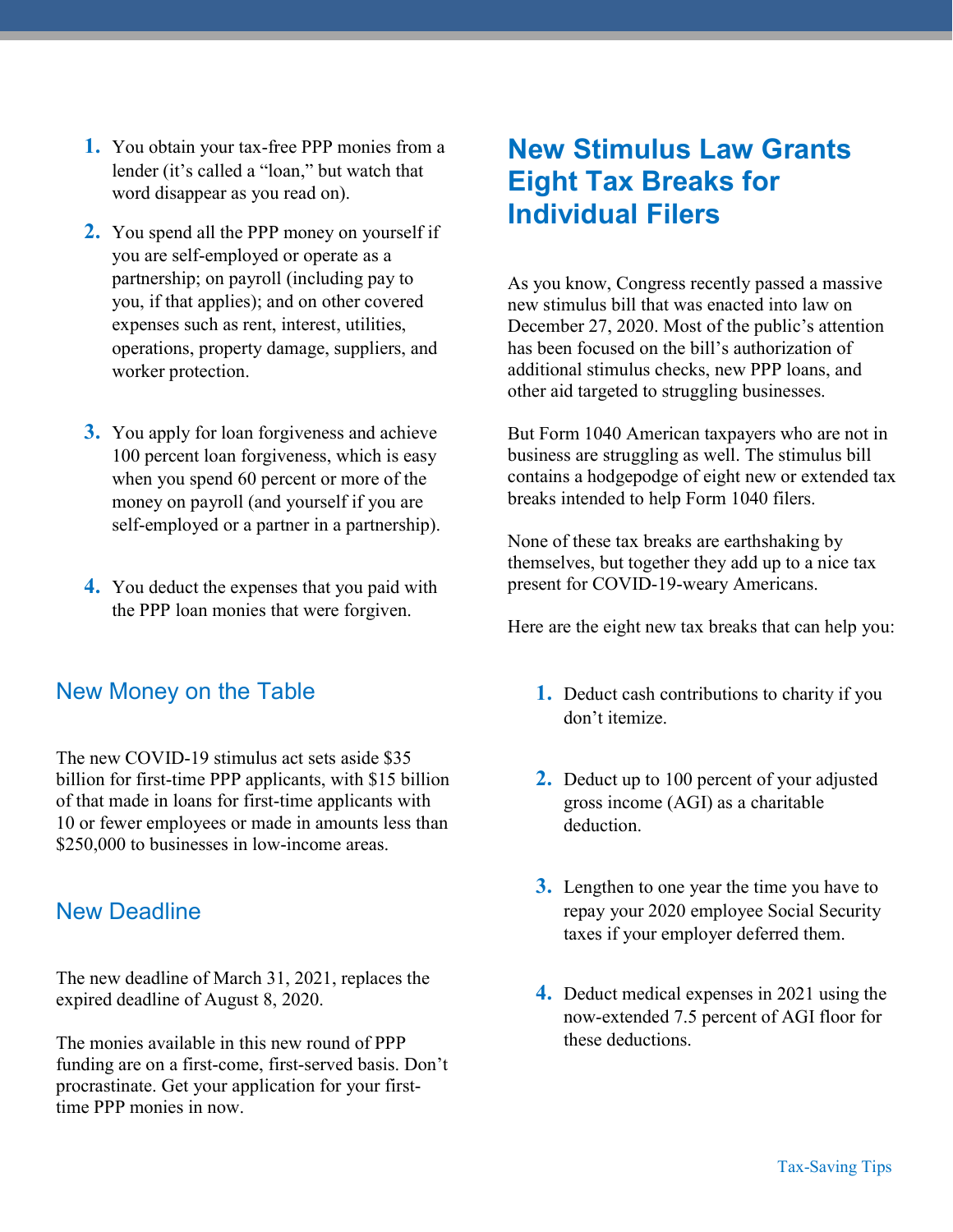- 5. Carry over unused flexible savings account (FSA) funds to next year.
- 6. Use your 2019 income to qualify for the earned income tax credit and/or the child tax credit if you're a lower-income taxpayer.
- 7. Deduct out-of-pocket expenses for personal protective equipment (PPE) if you're a teacher.
- 8. Take advantage of the lifetime learning credit in 2021 if you're a higher-income taxpayer.

### Proof for the Home-Office **Deduction**

Question. If you have an office outside your personal home—say, downtown—can you have a tax-deductible office inside your home for the same trade or business?

Answer. Yes.

Q. Who says that?

A. The IRS.

Q. Show me where they say that!

In IRS Publication 587, the IRS says this:

Your home office will qualify as your principal place of business if you meet the following requirements:

- 1. You use it exclusively and regularly for administrative or management activities of your trade or business.
- 2. You have no other fixed location where you conduct substantial administrative or management activities of your trade or business.

The quote above mirrors the law and the legislative history. Note the following points:

- The administrative office is a "principal" office.
- You must use this office exclusively for business
- You must use this office regularly for business.
- You must do your administrative work in your home office.
- You must not do your administrative work in the office outside the home.

Here is a second important quote from IRS Publication 587:

You can have more than one business location, including your home, for a single trade or business.

The IRS makes this rule very clear and straightforward: you may have more than one office for your business, including an office in your home.